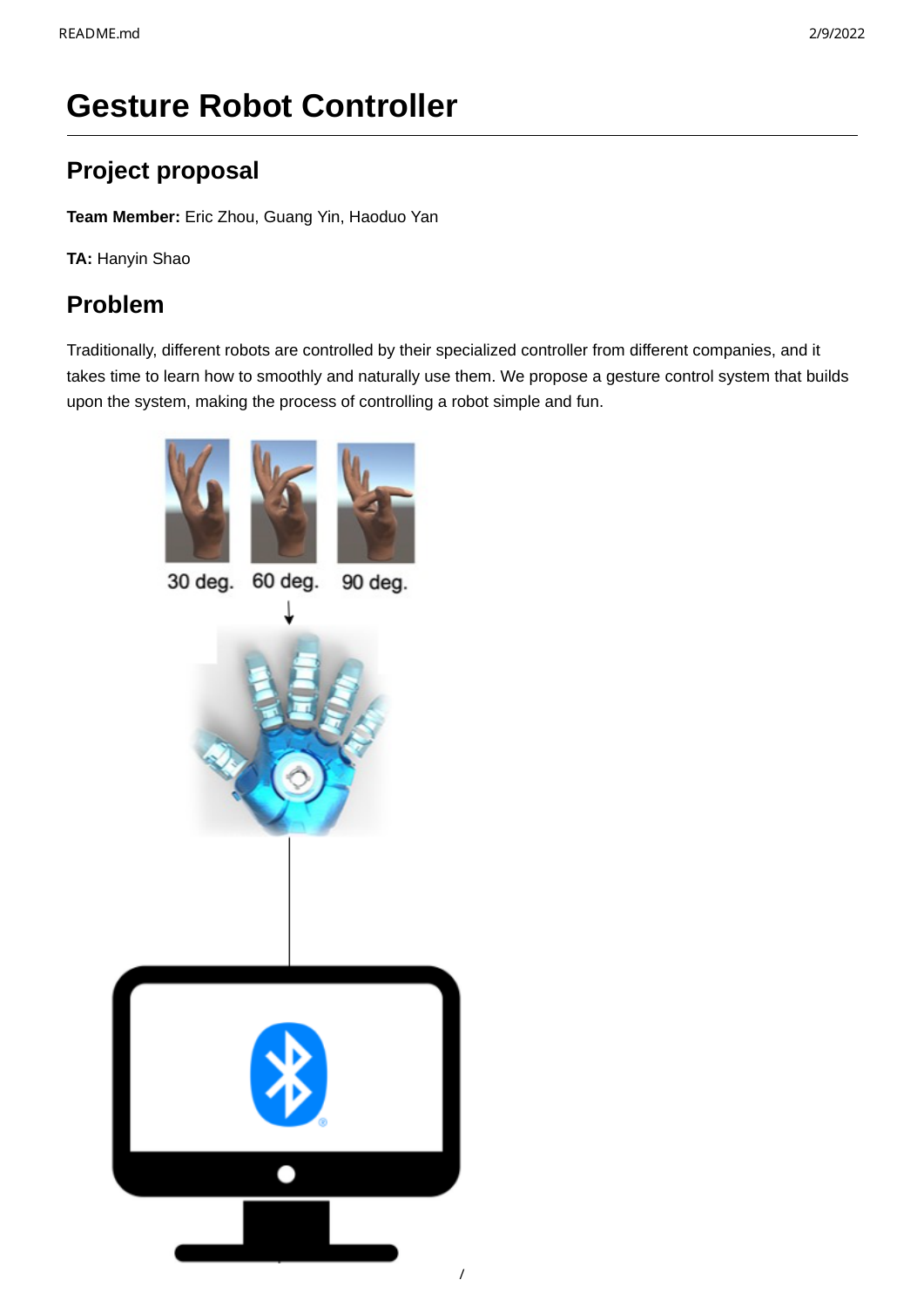

# **Solution**

We plan to design a robot controller which can recognize human gestures and send corresponding commands to robots. The system will have three high-level requirements.

The first one is that the controller mounted on the user would be able to read the sensors placed on the body of the user and calculate the position of different body parts of the user and broadcast through Bluetooth.

The second one is that it would enable the gestures and movements of the user to be translated to actual robot controlling actions through a software running on a powerful device (like PC) after receiving data using Bluetooth, and it would also have the capability of commanding the robot using another Bluetooth link.

The third one is that it would be able to transmit the warnings of robots to signals that can be sensed by humans through actuators placed on the user, like lights (LEDs), vibration motors, and buzzers.

# **Design**

**Block Diagram**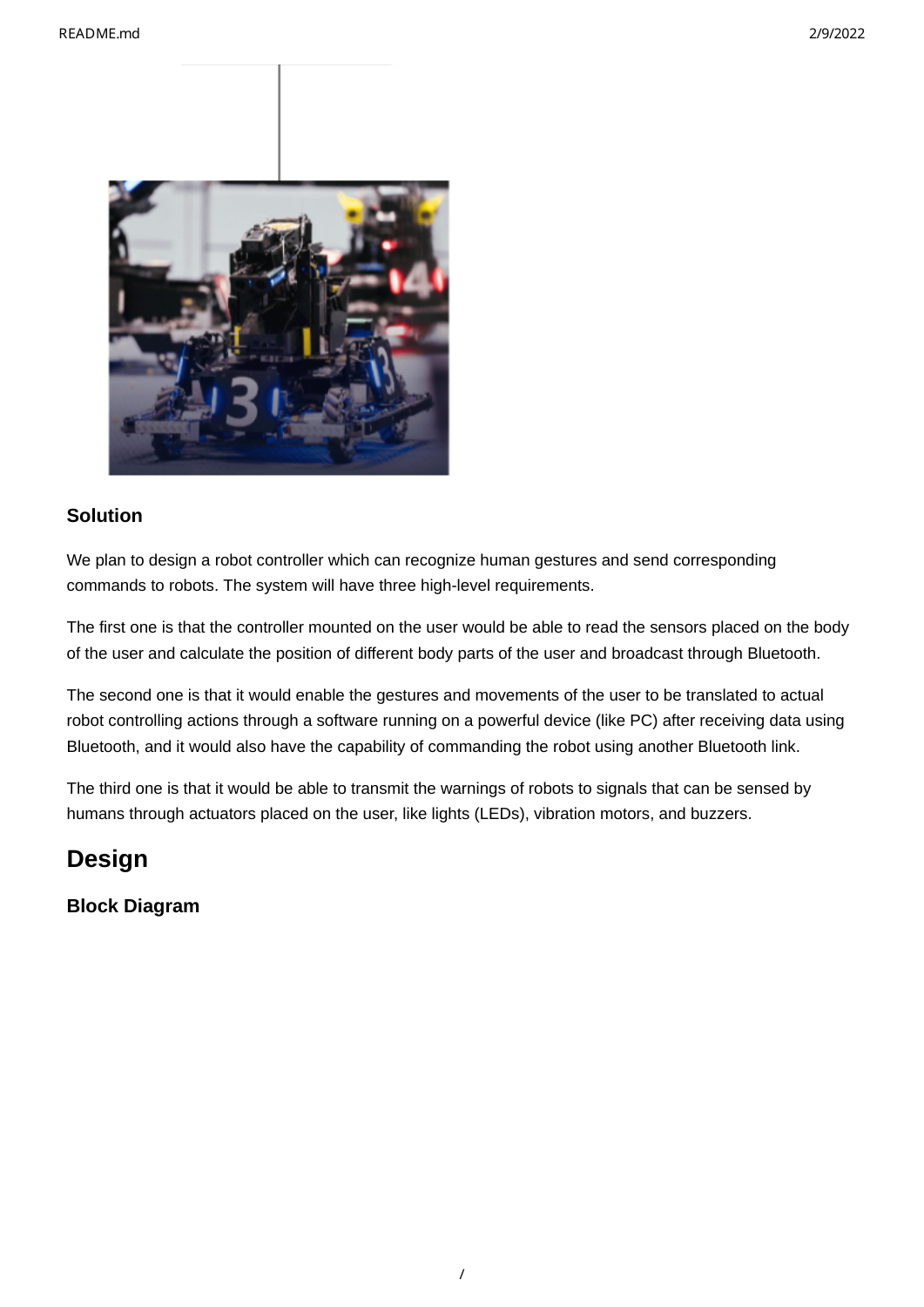

# **Subsystem Overview**

### **Human Positioning System**

The system consists of a power source, an embedded processor, multiple IMUs, and a transceiver. Firstly, the IMUs are placed on the user's body, and the user will input the locations of these sensors to the embedded processor. The embedded processor will constantly read data from the IMUs using the I2C protocol, then it will calculate the position of these IMUs in the space. Together with the user predefined IMU position, it will work out the positions and orientations of the user's body parts. After that, the transceiver will output these raw data to PC through a 2.45GHz Bluetooth data-link.

### **Gesture Control System**

The system would be a software program resides on the PC. It will take in the raw data transferred by the transceiver of the Human Positioning System and detect gestures using those data. Ideally, it can recognize many gestures such as the motion of and leg, including making a fist, waving arms, shaking head, etc., depending on the positions of the IMUs placed on the user. Then the system will generate controls based on these gestures and send them to the robot using another 2.45GHz Bluetooth data-link.

### **Robot Feedback System**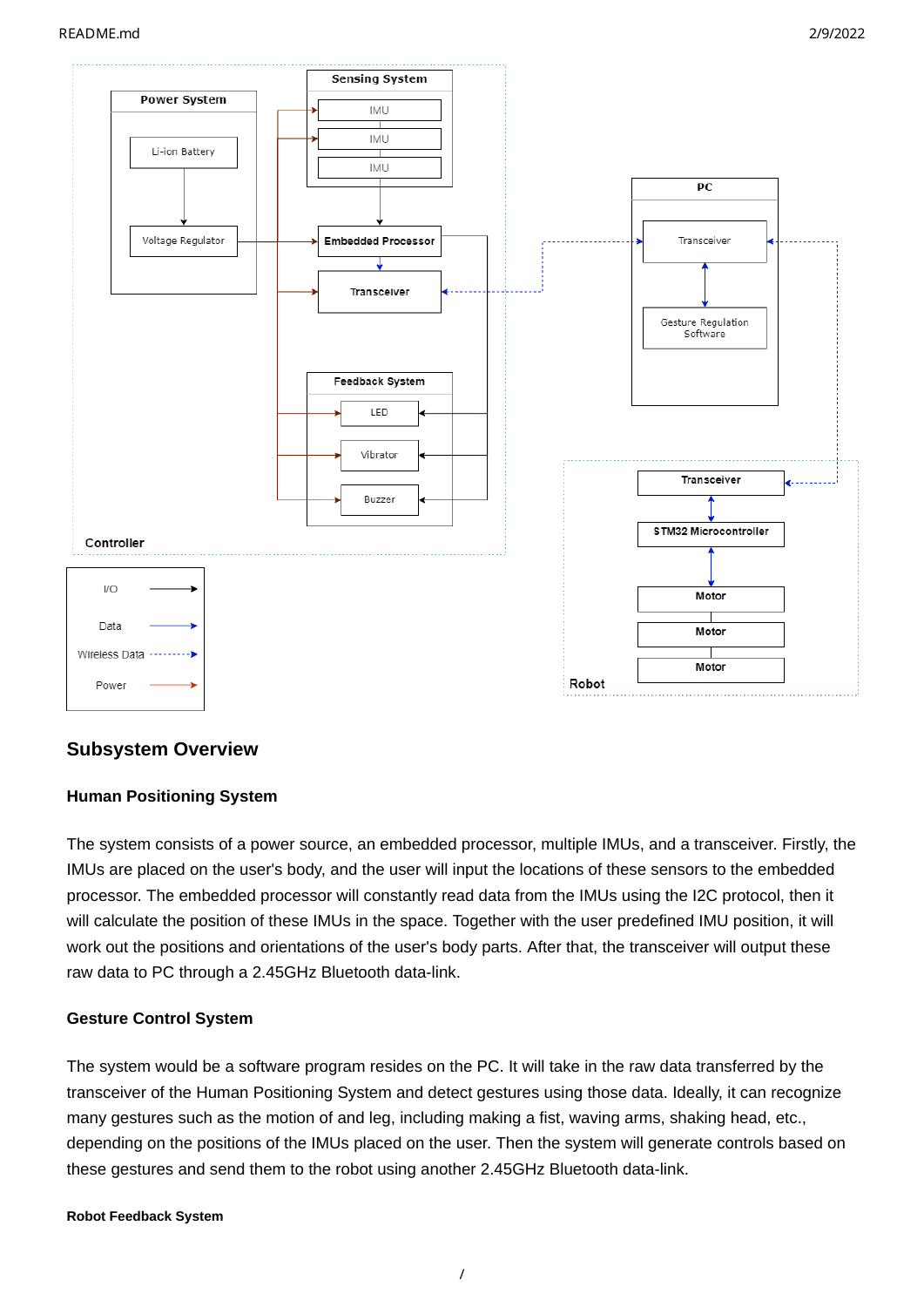The system would be a program resides on both PC and embedded processor of the controller. It will be used to transfer some signals generated by the robot back to the user through the actuators placed on the user. It will also use the same 2.45GHz Bluetooth data-link that the controller used to communicate with PC, sending the signals to trigger vibration motors, LEDs, and buzzers on the controller.

# **Subsystem Requirements**

### **Human Positioning System**

- It should be able to read the data from 9-axis IMUs through IIC protocol.
- It should be able to translate the readings into angles or other easy-to-understandable parameters
- It can transmit the results of calculation to PC or robot controller for them to interpret the data.

## **Gesture Control System**

- It should be able to recognize at least the gestures of users listed below
	- Making a fist to stop the robot from moving
	- Extend the fingers, then the robot will move in a direction where the user's palm is directed to.
- It would be able to translate these predefined gestures to robot movements.
- It can transmit the corresponding robot commands to the robot using a Bluetooth data-link.

### **Robot Feedback System**

- It should be able to receive signals sent from PC or controller on the robot.
- It should be able to interpret the feedback signals from the robot and control the following devices mounted on the user.
	- LED (array) blinking
	- Buzzer play predefined sound sequence
	- Vibration motor turning

# **Tolerance Analysis**

The IMUs will be measuring the magnetic field strength to calculate the angle of the unit. However, if the IMU is placed near a powerful external magnetic field source other than the earth (e.g. motors, large block of conductive metal, wall power cable/outlet), then the reading might be affected and produce garbage result.

# **Ethics and Safety**

# User Safety

- 1. Since our product will directly contact human skin, it is important to separate the skin from electricity and make sure that no hazardous components will put users in danger.
- 2. When power is low, the product should notify the user and shut down the system automatically to prevent the battery from starvation. If the system is not in use for a long time, it should also shut down by itself.